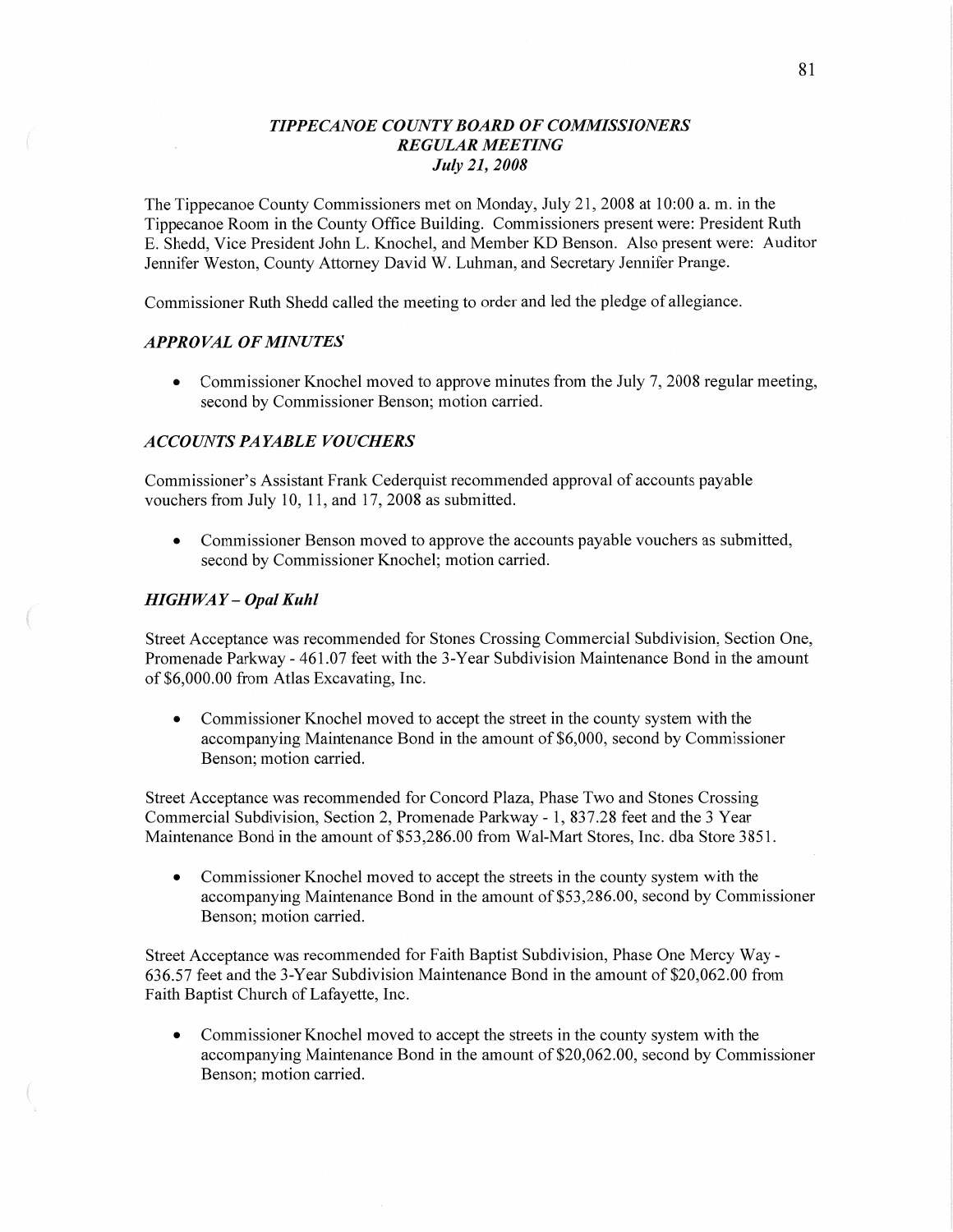**A** Performance Bond was recommended for approval in the amount of \$1,157,406.96 from Wirtz & Yates, Inc. for 2008 Tippecanoe County Bridge Rehabilitation Contract.

**0** Commissioner Knochel moved to approve the Performance Bond in the amount of \$1,157,406.96 from Wirtz & Yates, **Inc,** second by Commissioner Benson; motion carried.

**<sup>A</sup>**Payment Bond was recommended for approval in the amount of \$1,157,406.96 from Wirtz & Yates, Inc. for 2008 Tippecanoe County Bridge Rehabilitation Contract.

**0** Commissioner Knochel moved to approve the Payment Bond in the amount of \$1,157,406.96 from Wirtz & Yates, Inc, second by Commissioner Benson; motion carried.

**<sup>A</sup>**Payment Bond was recommended for approval in the amount of \$1,612,590.68 from Wirtz & Yates, Inc. for 2008 Tippecanoe County Culvert Replacement Project.

**0** Commissioner Knochel moved to approve the Payment Bond in the amount of \$1,612,590.68 from Wirtz & Yates, Inc., second by Commissioner Benson; motion carried.

**A** Performance Bond was recommended for approval in the amount of \$1,612,590.68 from Wirtz & Yates, Inc. for 2008 Tippecanoe County Culvert Replacement Project.

**0** Commissioner Knochel moved to approve the Performance Bond in the amount of \$1,612,590.68 from Wirtz & Yates, Inc., second by Commissioner Benson; motion carried.

### **BUILDING COMMISSION - Ken Brown**

Building Inspector Ken Brown provided information regarding an unsafe structure located on 5 717 S. 9th Street. **A** permit was obtained July 14, 2008 for demolition of the home; Inspector Brown reported one wall has been demolished, thus creating a potentially dangerous structure. He confirmed the perimeter of the structure is not fenced and is concerned individuals from the Wabash River Heritage Trail may trespass.

**A** public hearing for demolishing the property will be scheduled for August 18, 2008 at the Commissioner's regular meeting. The Building Commissioner will send a letter to the owner notifying them of the public hearing; if the structure is not demolished before that time, any party with an interest in said real estate will be heard at the meeting.

#### *GRANTS* **—** *Laurie Wilson*

 $\left($ 

I, ,M-m

Grant Coordinator Laurie Wilson recommended approval of the Sub-Recipient Agreement for Creating Lasting Family Connections Program with the Community & Family Resource Center (CFRC). The agreement outlines the responsibilities of the County and of the CFRC in the program.

**0** Commissioner Knochel moved to approve the sub-recipient agreement as presented, second by Commissioner Benson; motion carried.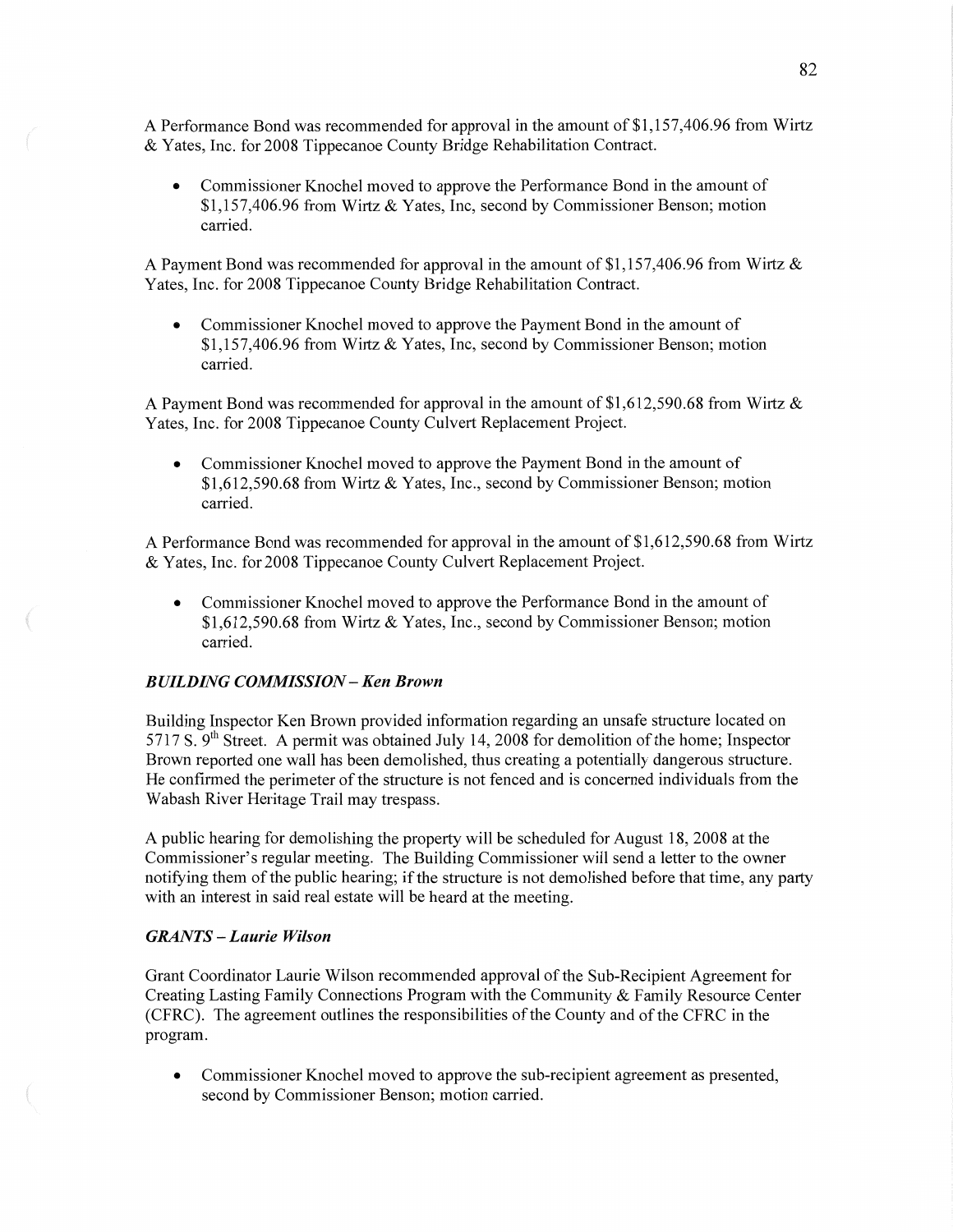Jenni Murtaugh from the Community & Family Resource Center recommended approval for an Indiana Criminal Justice Institute (ICJI) grant. The funds will provide delinquency prevention curriculum called Creating Lasting Family Connections. The grant is for \$77,906 over 12 months from **ICJI.** 

**0** Commissioner Knochel moved to grant approval to apply for the grant for Superior Court III and CFRC, second by Commissioner Benson; motion carried.

Kathy Timberlake requested approval to apply for a grant to fund the Near Serious or Habitual Offender (SHO) Supervision Project for Superior Court 3 in the amount of \$47,927.

**0** Commissioner Knochel moved to grant approval to apply for the grant as requested, second by Commissioner Benson; motion carried.

### *BOARD* OF *ELECTION &* RE *GIST* RA *T* ION *—Debbie Ingersoll*

Republican Chair Debbie Ingersol recommended approval for the General Election Vote Center List. The list is unchanged from the Primary Election.

• Commissioner Knochel moved to approve the General Election Vote Center List, second by Commissioner Benson; motion carried.

# *RESOL* UT ION *2008-29-C1M; CERT* IF *YING QUESTION T 0 ELECTION BOARD REGARDING FAIRFIELD TOWNSHIP ASSESSOR* FOR NO *VEMBER REFEREND* UM

Attorney Dave Luhman presented Resolution 2008-29-CM; Certifying Question to Election Board regarding Fairfield Township Assessor Retention for November Referendum. The resolution approves the question regarding retention of the assessor for the fall ballot with the question being "Should the assessing duties of the elected township assessor in the township be transferred to the county assessor?"

• Commissioner Knochel moved to approve Resolution 2008-29-CM, second by Commissioner Benson; motion carried.

# *CONSIDERATION* OF *4-DAY WORKWEEK*

Human Resource Coordinator Shirley Mennen reported she has received additional feedback from county employees and department heads with mixed reviews regarding the 4—day workweek. She noted at least seven confirmed other counties in the state are considering the 4 day workweek.

Commissioner Knochel stated he is in favor of the idea and recommended continuing to explore the possibilities. Commissioner Shedd reported a portion of county departments are unable to work the 4-day workweek due to varying schedules and services they provide to the community.

Paul Wright, West Point, commented on the 4-day workweek and stated each department should have the ability to decide on their office schedule. He doesn't believe with all the different services offered by the county, that all offices will be able to change to the proposed schedule.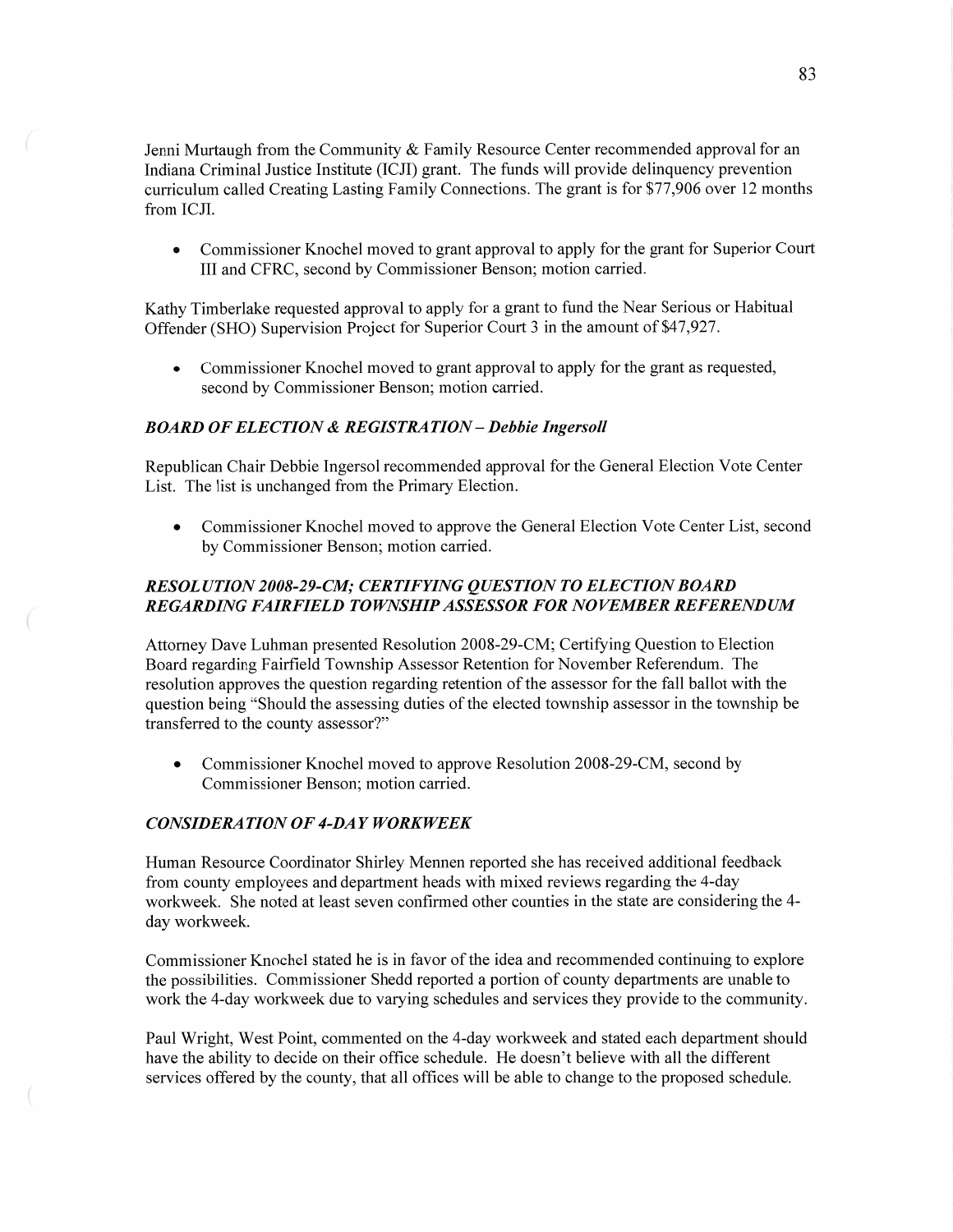### **APPOINTMENT TO REDEVELOPMENT COMMISSION**

Attorney Luhman reported the commissioners are responsible for appointing three voting members to the Redevelopment Commission and one non-voting member from the school board. The commissioners appointed James Andrew and Jeff Kessler to the Redevelopment Commission at their last meeting. The county council has appointed Bart Burrell and Andrew Gutwein to the commission.

- **0** Commissioner Benson moved to appoint John Knochel to the Redevelopment Commission, second by Commissioner Knochel; motion carried.
- **0** Commissioner Knochel moved to approve Resolution 2008-30-CM; Appointments to the Redevelopment Commission, second by Commissioner Shedd; motion carried.

### *UNFINISHED/NEW BUSINESS*

#### Ambulances

Allen Borck with Tippecanoe Emergency Ambulance Service (TEAS) recommended approval of the ambulance bid from Lifestar/Braun Rescue. He stated the contract from Lifestar provides an option of purchasing up to five additional ambulances from the company at the bid price. With the current shortage of ambulances, Mr. Borck suggested the commissioners consider a lease/purchase for additional ambulances with the \$150,000 allocation per year.

Attorney Luhman suggested seeking an RFP for financing of the ambulances for lease/purchase from area lenders and submit an appropriation submitted to council to purchase one new ambulance. The commissioners asked the Treasurer to obtain financing quotes.

### *REPORTS* ON *FILE*

Veteran's Affairs

#### *PUBLIC COMMENT*

Paul Wright, West Point – stated he is concerned about the amount of money spent by the county and how it affects the amount of taxes he pays. Mr. Wright doesn't believe the public has enough information on the Juvenile Justice Center.

**0** Commissioner Knochel moved to adjourn.

**BOARD OF COMMISSIONERS OF THE COUNTY OF TIPPECANOE** 

Ruch C. Sheld *KuthE.* Shedd, President *j 1* **.** 

L. Knochel, Vice Pres